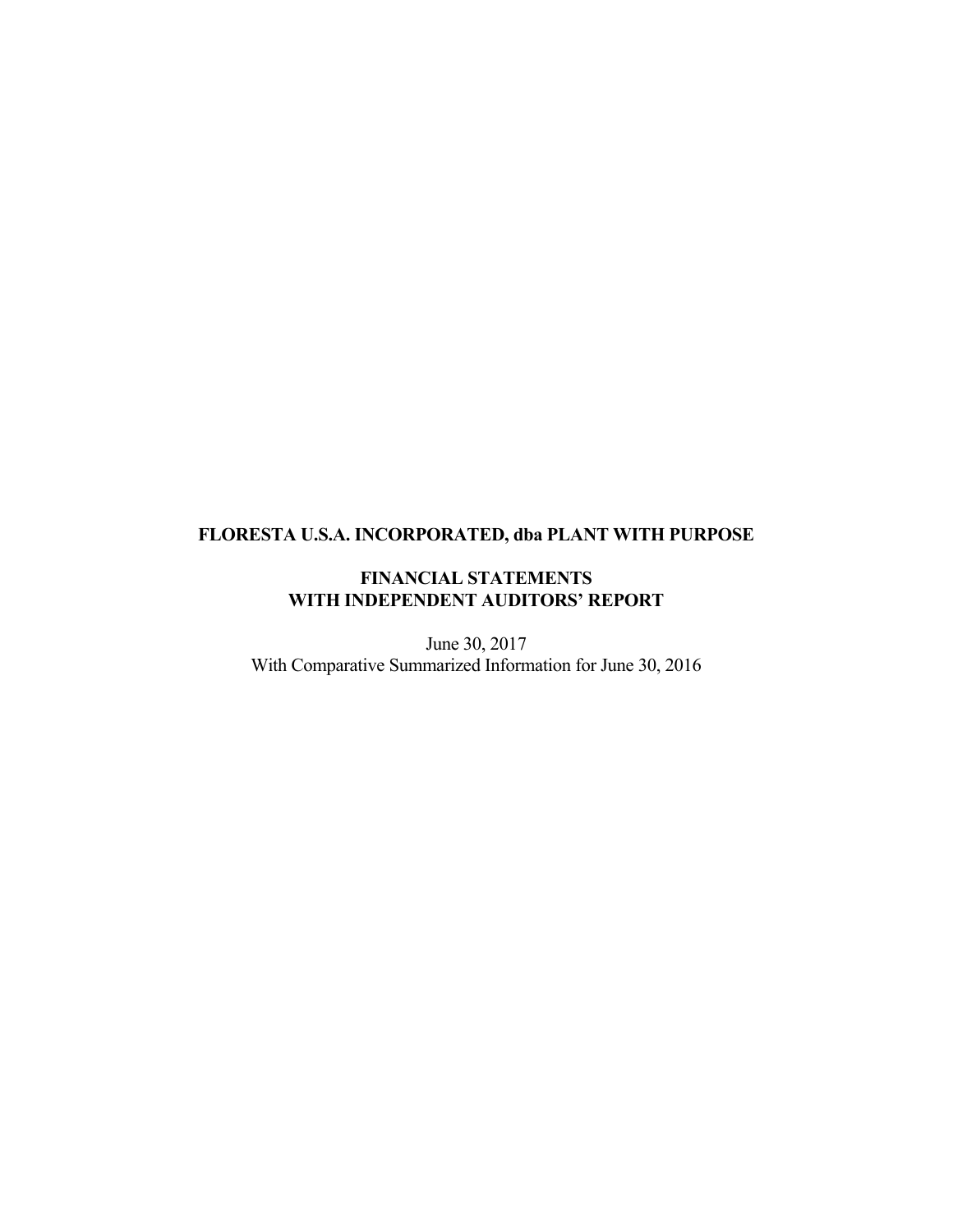## **FLORESTA U.S.A. INCORPORATED, dba PLANT WITH PURPOSE TABLE OF CONTENTS**

June 30, 2017 With Comparative Summarized Information for June 30, 2016

|                              | Page |
|------------------------------|------|
|                              |      |
| <b>Financial Statements:</b> |      |
|                              |      |
|                              |      |
|                              |      |
|                              |      |
|                              |      |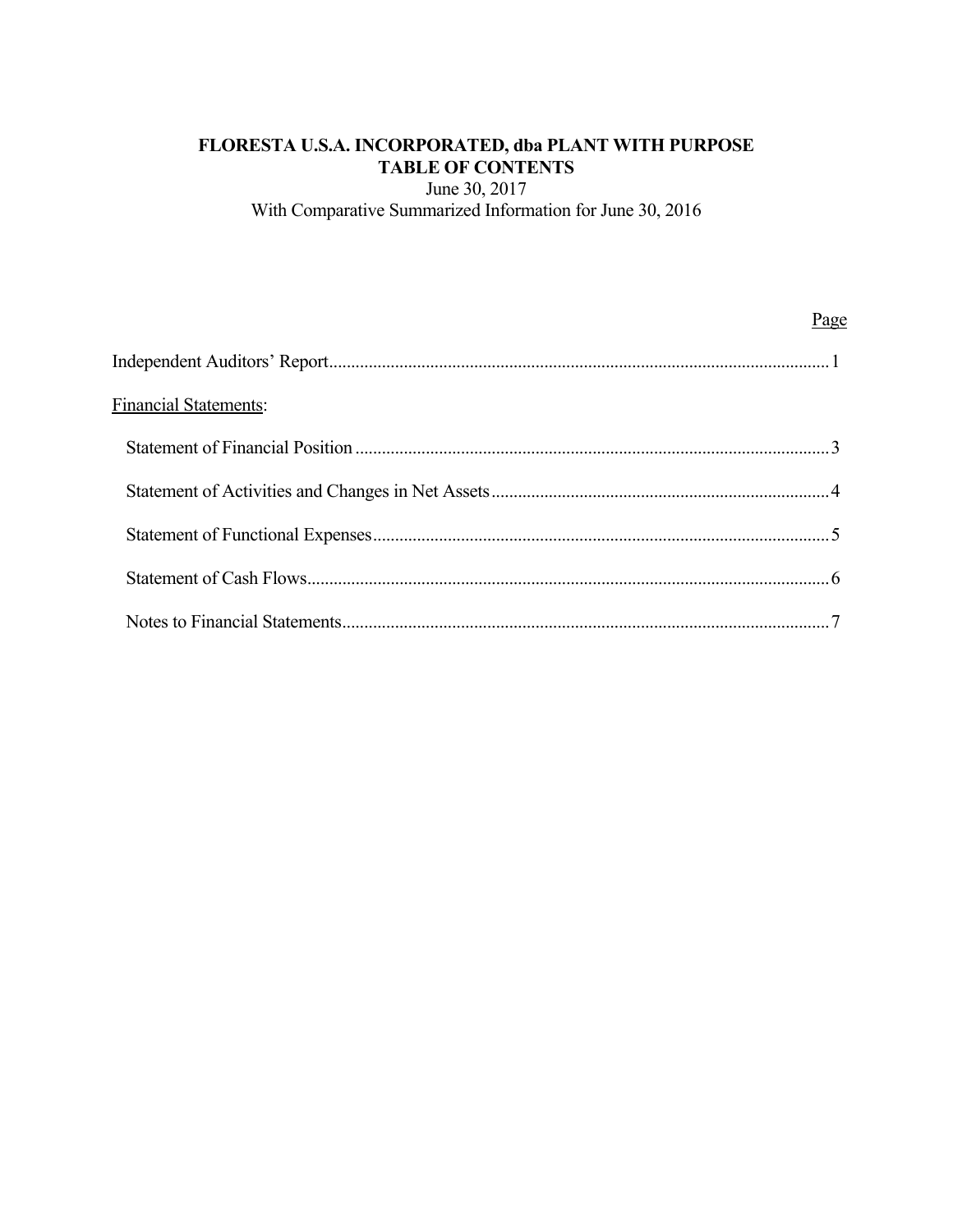

5675 Ruffin Road, Suite 300 San Diego, California 92123

> PHONE 858.430.0300 FAX 858.430.0301

E-MAIL generalmail@rbtk-cpa.com www.rbtk-cpa.com

## **INDEPENDENT AUDITORS' REPORT**

The Board of Directors Floresta U.S.A. Incorporated, dba Plant with Purpose San Diego, California

#### *Report on the Financial Statements*

We have audited the accompanying financial statements of Floresta U.S.A. Incorporated, dba Plant with Purpose (the Organization), which comprise the statement of financial position as of June 30, 2017, and the related statements of activities and changes in net assets, functional expenses and cash flows for the year then ended, and the related notes to the financial statements.

### *Management's Responsibility for the Financial Statements*

Management is responsible for the preparation and fair presentation of these financial statements in accordance with U.S. generally accepted accounting principles; this includes the design, implementation, and maintenance of internal control relevant to the preparation and fair presentation of financial statements that are free from material misstatement, whether due to fraud or error.

#### *Auditors' Responsibility*

Our responsibility is to express an opinion on these financial statements based on our audit. We conducted our audit in accordance with U.S. generally accepted auditing standards. Those standards require that we plan and perform the audit to obtain reasonable assurance about whether the financial statements are free from material misstatement.

An audit involves performing procedures to obtain audit evidence about the amounts and disclosures in the financial statements. The procedures selected depend on the auditor's judgment, including the assessment of the risk of material misstatement of the financial statements, whether due to fraud or error. In making those risk assessments, the auditor considers internal control relevant to the Organization's preparation and fair presentation of the financial statements in order to design audit procedures that are appropriate in the circumstances, but not for the purpose of expressing an opinion on the effectiveness of the Organization's internal control. Accordingly, we express no such opinion. An audit also includes evaluating the appropriateness of accounting policies used and the reasonableness of significant accounting estimates made by management, as well as evaluating the overall presentation of the financial statements.

We believe that the audit evidence we have obtained is sufficient and appropriate to provide a basis for our audit opinion.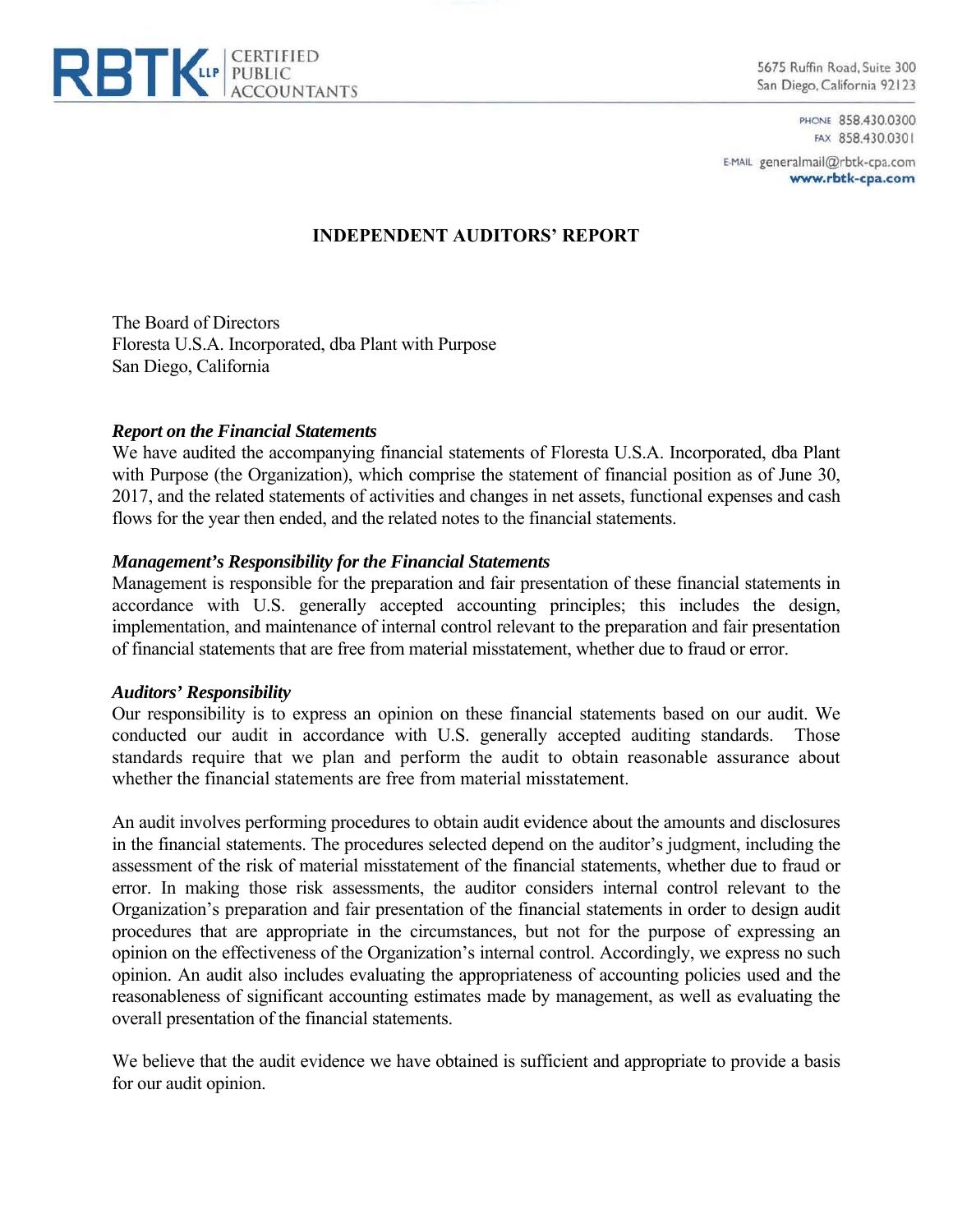

## *Opinion*

In our opinion the financial statements referred to above present fairly, in all material respects, the financial position of the Organization as of June 30, 2017, and the results of its operations and cash flows for the year then ended in accordance with U.S. generally accepted accounting principles.

## *Report on Summarized Comparative Information*

We have previously audited the Organization's 2016 financial statements, and we expressed an unmodified opinion on those audited financial statements in our report dated May 1, 2017. In our opinion, the summarized comparative information presented herein as of and for the year ended June 30, 2016, is consistent in all material respects with the audited financial statements from which it has been derived.

RBJK, up

November 30, 2017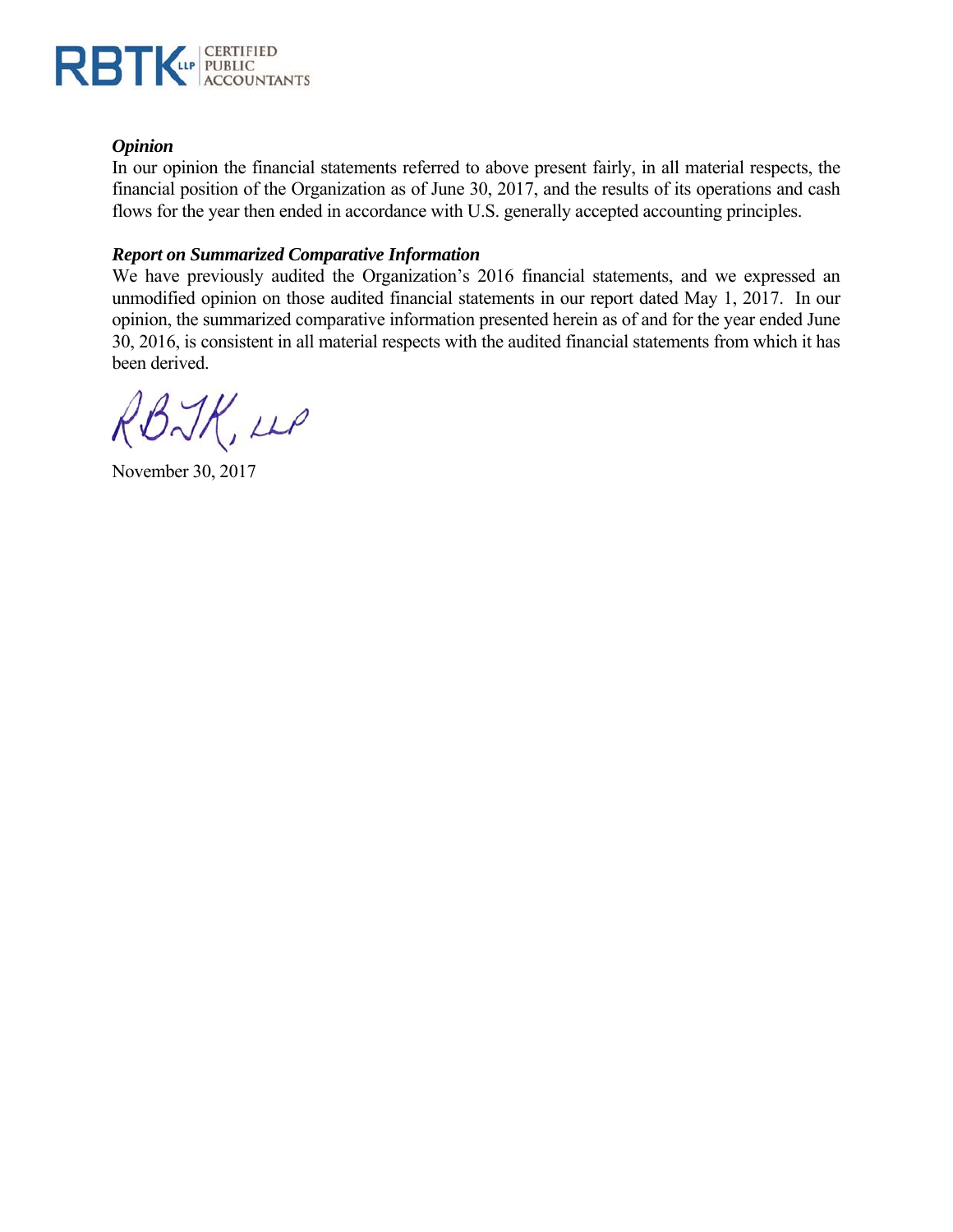## **FLORESTA U.S.A. INCORPORATED, dba PLANT WITH PURPOSE STATEMENT OF FINANCIAL POSITION**

June 30, 2017

With Comparative Summarized Information at June 30, 2016

## **ASSETS**

|                                               | 2017          | 2016    |
|-----------------------------------------------|---------------|---------|
| Cash and cash equivalents:                    |               |         |
| Unreserved cash and cash equivalents          | \$<br>79,867  | 50,713  |
| Operating reserves                            | 173,134       | 590,547 |
| Total cash and cash equivalents               | 253,001       | 641,260 |
| Unconditional promises to give (Note 3)       | 30,000        | 125,000 |
| Prepaid expenses                              | 47,276        | 97,048  |
| Other assets                                  | 8,394         | 7,344   |
| Property and equipment, net (Note 4)          | 20,586        | 22,871  |
| Investments - other, at fair value (Note 5)   | 28,307        | 28,307  |
| Endowment investments, at fair value (Note 5) | 65,137        | 63,149  |
| Total assets                                  | \$<br>452,701 | 984,979 |

## **LIABILITIES AND NET ASSETS**

| Liabilities:                          |               |            |
|---------------------------------------|---------------|------------|
| Accounts payable and accrued expenses | \$<br>95,508  | 67,375     |
| <b>Total liabilities</b>              | 95,508        | 67,375     |
| Net assets:                           |               |            |
| Unrestricted                          | (228, 595)    | (313, 492) |
| Temporarily restricted                | 529,238       | 1,174,546  |
| Permanently restricted                | 56,550        | 56,550     |
| Total net assets                      | 357,193       | 917,604    |
| Total liabilities and net assets      | \$<br>452,701 | 984,979    |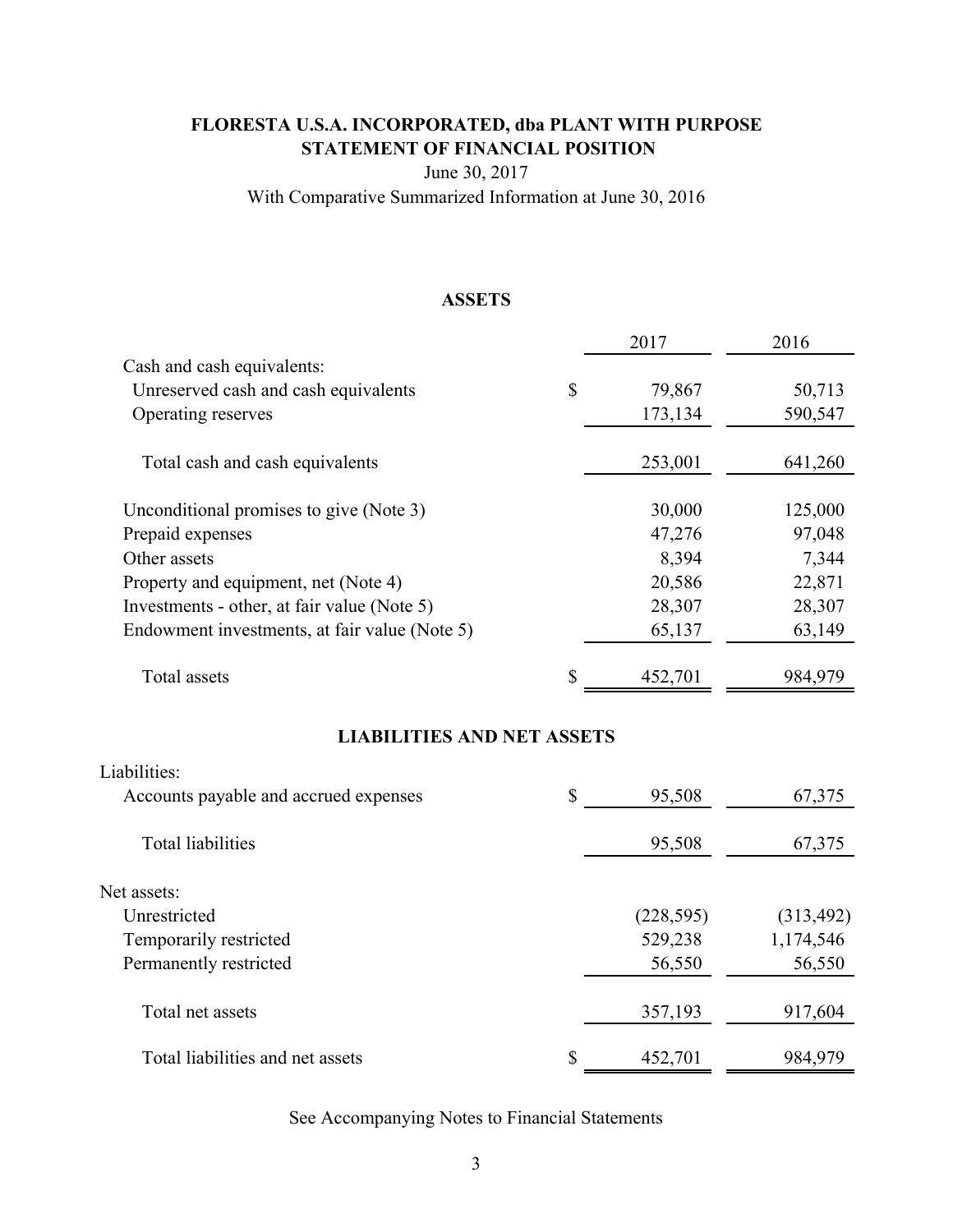# **FLORESTA U.S.A. INCORPORATED, dba PLANT WITH PURPOSE STATEMENT OF ACTIVITIES AND CHANGES IN NET ASSETS**

For the Year Ended June 30, 2017

With Comparative Summarized Information for the Year Ended June 30, 2016

|                                       |               |              | 2016        |                          |            |            |
|---------------------------------------|---------------|--------------|-------------|--------------------------|------------|------------|
|                                       |               |              | Temporarily | Permanently              |            |            |
|                                       |               | Unrestricted | Restricted  | Restricted               | Total      |            |
| Changes in net assets:                |               |              |             |                          |            |            |
| Support and revenue:                  |               |              |             |                          |            |            |
| Contributions and grants              | $\mathcal{S}$ | 1,518,479    | 2,125,905   |                          | 3,644,384  | 3,273,138  |
| Special events:                       |               |              |             |                          |            |            |
| Revenues                              |               | 253,145      |             |                          | 253,145    | 336,713    |
| Expenses                              |               | (83, 336)    |             |                          | (83, 336)  | (85,073)   |
| Net special event revenue             |               | 169,809      |             |                          | 169,809    | 251,640    |
| Interest and dividend income          |               | 1,181        | 498         |                          | 1,679      | 3,499      |
| Net realized and unrealized gain      |               |              |             |                          |            |            |
| on investments                        |               | 5,236        | 1,490       |                          | 6,726      | (2,269)    |
| Unrelated business income             |               |              |             |                          |            | 75         |
| Net assets released from restrictions |               | 2,773,201    | (2,773,201) |                          |            |            |
| Total support and revenue             |               | 4,467,906    | (645,308)   |                          | 3,822,598  | 3,526,083  |
| Expenditures:                         |               |              |             |                          |            |            |
| Program activities:                   |               |              |             |                          |            |            |
| Floresta Haiti                        |               | 708,956      |             |                          | 708,956    | 612,296    |
| Floresta Dominican Republic           |               | 589,232      |             |                          | 589,232    | 543,490    |
| Floresta Tanzania                     |               | 439,959      |             |                          | 439,959    | 465,992    |
| Floresta Mexico                       |               | 393,555      |             |                          | 393,555    | 430,295    |
| Floresta Burundi                      |               | 365,235      |             |                          | 365,235    | 364,131    |
| Floresta Congo                        |               | 193,053      |             |                          | 193,053    | 200,542    |
| Floresta Thailand                     |               | 187,676      |             |                          | 187,676    | 195,309    |
| Other countries                       |               | 38,967       |             |                          | 38,967     | 740        |
| Constituency education                |               | 657,370      |             |                          | 657,370    | 564,544    |
| Total program activities              |               | 3,574,003    |             | $\overline{\phantom{a}}$ | 3,574,003  | 3,377,339  |
| Supporting activities:                |               |              |             |                          |            |            |
| Expansion campaign                    |               | 349,768      |             |                          | 349,768    | 318,200    |
| Fundraising                           |               | 263,360      |             |                          | 263,360    | 223,541    |
| General and administrative            |               | 195,878      |             |                          | 195,878    | 167,790    |
| Total supporting activities           |               | 809,006      |             |                          | 809,006    | 709,531    |
| Total expenditures                    |               | 4,383,009    |             |                          | 4,383,009  | 4,086,870  |
| Change in net assets                  |               | 84,897       | (645,308)   |                          | (560, 411) | (560, 787) |
| Net assets, beginning of year         |               | (313, 492)   | 1,174,546   | 56,550                   | 917,604    | 1,478,391  |
| Net assets, end of year               | \$            | (228, 595)   | 529,238     | 56,550                   | 357,193    | 917,604    |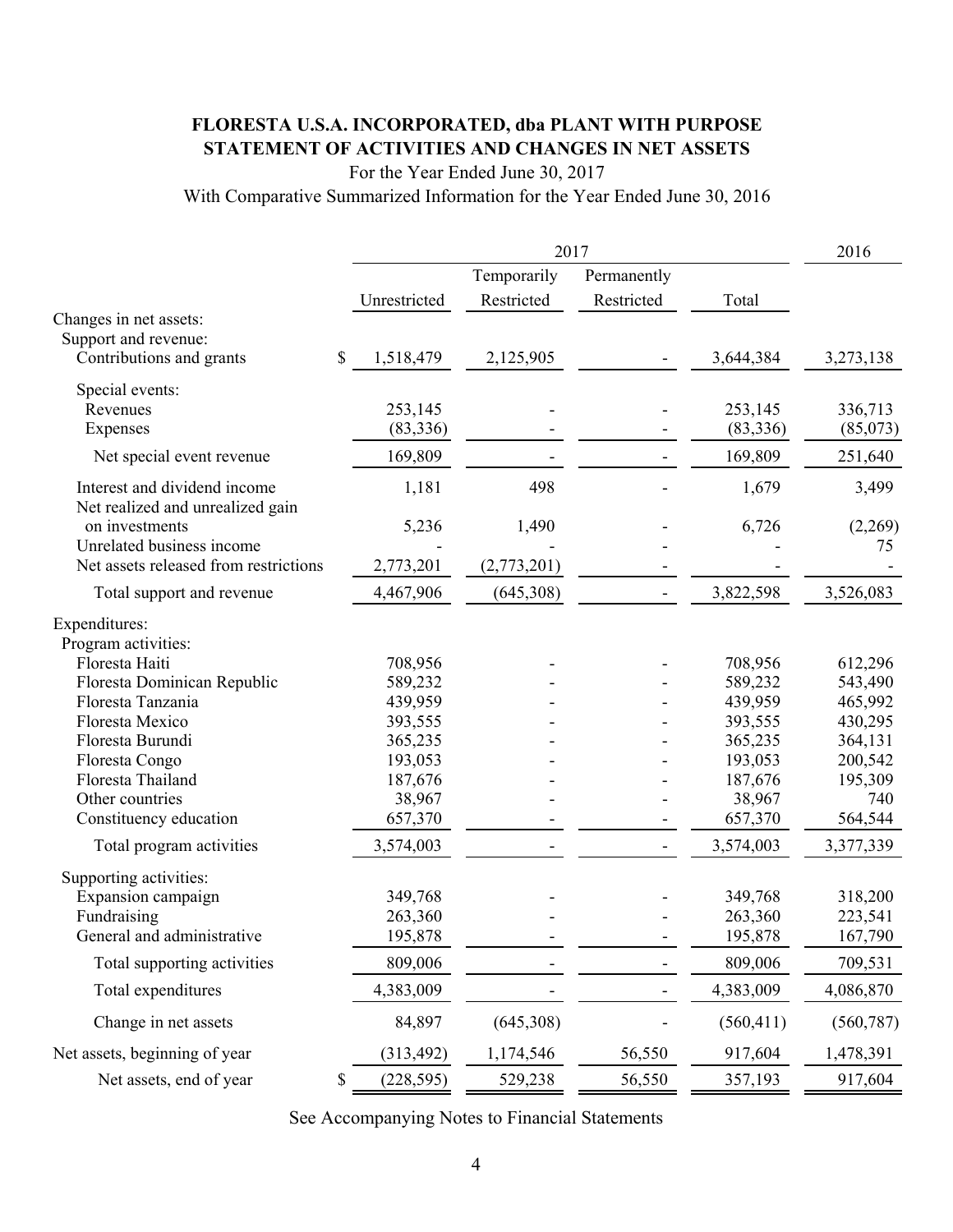## **FLORESTA U.S.A. INCORPORATED, dba PLANT WITH PURPOSE STATEMENT OF FUNCTIONAL EXPENSES**

For the Year Ended June 30, 2017 With Comparative Summarized Totals for the Year Ended June 30, 2016

|                                       | Program Activities |                          |                          |                          |         | <b>Supporting Activities</b> |          |                          |              |            |                          |         |                          |            |               |               |
|---------------------------------------|--------------------|--------------------------|--------------------------|--------------------------|---------|------------------------------|----------|--------------------------|--------------|------------|--------------------------|---------|--------------------------|------------|---------------|---------------|
|                                       |                    |                          |                          |                          |         |                              |          |                          |              | Total      |                          |         | General                  | Total      | Total         | Total         |
|                                       | Haiti              | Dominican                | Tanzania                 | Mexico                   | Burundi | Congo                        | Thailand | Other                    | Constituency | Program    | Expansion                | Fund    | and                      | Supporting | Year Ended    | Year Ended    |
|                                       | Expense            | Expense                  | Expense                  | Expense                  | Expense | Expense                      | Expense  | Countries                | Education    | Activities | Campaign                 | Raising | Administrative           | Activities | June 30, 2017 | June 30, 2016 |
| Allocations to international programs | 621,454<br>- S     | 484,998                  | 357,056                  | 325,836                  | 293,253 | 113,079                      | 142,000  | 4,456                    |              | 2,342,132  |                          |         |                          |            | 2,342,132     | 2,294,431     |
| Salary, wages, taxes and benefits     | 66,796             | 81,123                   | 66,481                   | 54,691                   | 58,336  | 70,047                       | 37,018   | 33,018                   | 515,141      | 982,651    | 297,931                  | 170,390 | 135,106                  | 603,427    | 1,586,078     | 1,355,168     |
| Development, public relations         |                    |                          |                          |                          |         |                              |          |                          |              |            |                          |         |                          |            |               |               |
| and events                            | 76                 | 2,795                    | 36                       | 83                       | 12      | 12                           | 12       | $\overline{\phantom{a}}$ | 21,978       | 25,004     | 10,336                   | 19,148  | 490                      | 29,974     | 54,978        | (2, 342)      |
| Mission and vision trips              |                    | $\overline{\phantom{a}}$ | $\overline{\phantom{a}}$ | $\overline{\phantom{a}}$ |         |                              |          | $\overline{\phantom{a}}$ | 46,711       | 46,711     | $\overline{\phantom{a}}$ |         |                          |            | 46,711        | 26,238        |
| Office and postage                    | 902                | 844                      | 829                      | 639                      | 636     | 828                          | 446      | 382                      | 7,535        | 13,041     | $\overline{\phantom{a}}$ | 5,690   | 4,374                    | 10,064     | 23,105        | 33,808        |
| Rent / occupancy                      | 3,807              | 3,604                    | 4,759                    | 3,807                    | 4,079   | 4,147                        | 2,040    | 1,088                    | 22,029       | 49,360     | 8,290                    | 22,814  | 21,588                   | 52,692     | 102,052       | 67,537        |
| Professional / consultant fees        |                    | $\overline{\phantom{a}}$ |                          |                          |         |                              |          |                          |              |            | 24,165                   |         | 30,228                   | 54,393     | 54,393        | 131,333       |
| Printing and publications             | 45                 | 45                       | 45                       | 35                       | 34      | 45                           | 23       | 23                       | 18,500       | 18,795     | $\overline{\phantom{a}}$ | 2,501   | 993                      | 3,494      | 22,289        | 26,580        |
| Travel                                | 6,379              | 3,182                    | 5,267                    | 3,563                    | 5,629   | 2,640                        | 1,611    | $\sim$                   | 19,831       | 48,102     | 6,716                    | 7,087   | $\overline{\phantom{a}}$ | 13,803     | 61,905        | 43,765        |
| Financial fees, taxes and state       |                    |                          |                          |                          |         |                              |          |                          |              |            |                          |         |                          |            |               |               |
| registration                          | 127                | 217                      | 128                      | 127                      | 142     | 37                           | 112      |                          |              | 890        | $\overline{\phantom{a}}$ | 31,432  | 285                      | 31,717     | 32,607        | 31,481        |
| Merchandise for resale                |                    |                          |                          |                          |         |                              |          |                          | 283          | 283        | $\overline{\phantom{a}}$ | 3,642   | $\overline{\phantom{a}}$ | 3,642      | 3,925         | 5,644         |
| Learning and development, global      | 9,370              | 12,424                   | 5,358                    | 4,774                    | 3,114   | 2,218                        | 4,414    |                          | 5,362        | 47,034     | 2,330                    | 656     | 2,814                    | 5,800      | 52,834        | 73,226        |
| Total year ended June 30, 2017        | 708,956            | 589,232                  | 439,959                  | 393,555                  | 365,235 | 193,053                      | 187,676  | 38,967                   | 657,370      | 3,574,003  | 349.                     | 263,360 | 195,878                  | 809,006    | 4,383,009     | 4,086,870     |
| Total year ended June 30, 2016        | 612,296            | 543,490                  | 465,992                  | 430,295                  | 364,131 | 200,542                      | 195,309  | 740                      | 564,544      | 3,377,339  | 318,200                  | 223,541 | 167,790                  | 709,531    |               |               |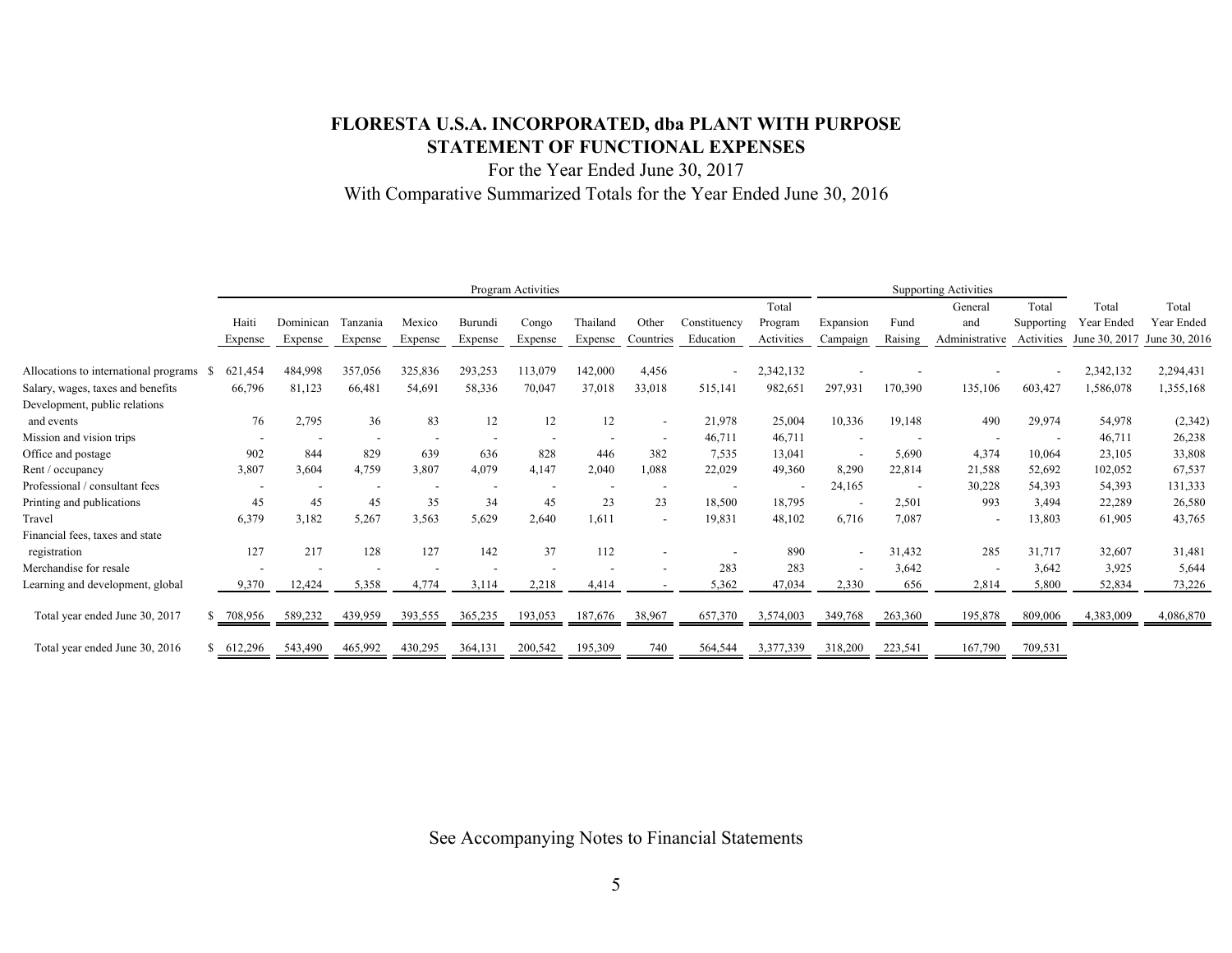# **FLORESTA U.S.A. INCORPORATED, dba PLANT WITH PURPOSE STATEMENT OF CASH FLOWS**

For the Year Ended June 30, 2017

With Comparative Summarized Information for the Year Ended June 30, 2016

|                                                     | 2017             | 2016       |
|-----------------------------------------------------|------------------|------------|
| Cash flows from operating activities:               |                  |            |
| Change in net assets                                | \$<br>(560, 411) | (560, 787) |
| Adjustments to reconcile change in net assets       |                  |            |
| to net cash used in operating activities:           |                  |            |
| Donated investments                                 | (299, 607)       | (139, 721) |
| Proceeds from sale of donated investments           | 300,978          | 138,052    |
| Net investment return                               | (3,359)          | 2,953      |
| Depreciation and amortization                       | 8,020            | 6,736      |
| Changes in assets and liabilities:                  |                  |            |
| Unconditional promises to give                      | 95,000           | 125,000    |
| Prepaid expenses                                    | 49,772           | 97,939     |
| Other assets                                        | (1,050)          | 3,654      |
| Accounts payable and accrued expenses               | 28,133           | 16,323     |
| Net cash used in operating activities               | (382, 524)       | (309, 851) |
| Cash flows from investing activities:               |                  |            |
| Purchase of property and equipment                  | (5,735)          | (11, 540)  |
| Donated investments, net                            |                  | 31,530     |
| Net cash (used in) provided by investing activities | (5,735)          | 19,990     |
| Net decrease in cash                                | (388, 259)       | (289, 861) |
| Cash, beginning of year                             | 641,260          | 931,121    |
| Cash, end of year                                   | \$<br>253,001    | 641,260    |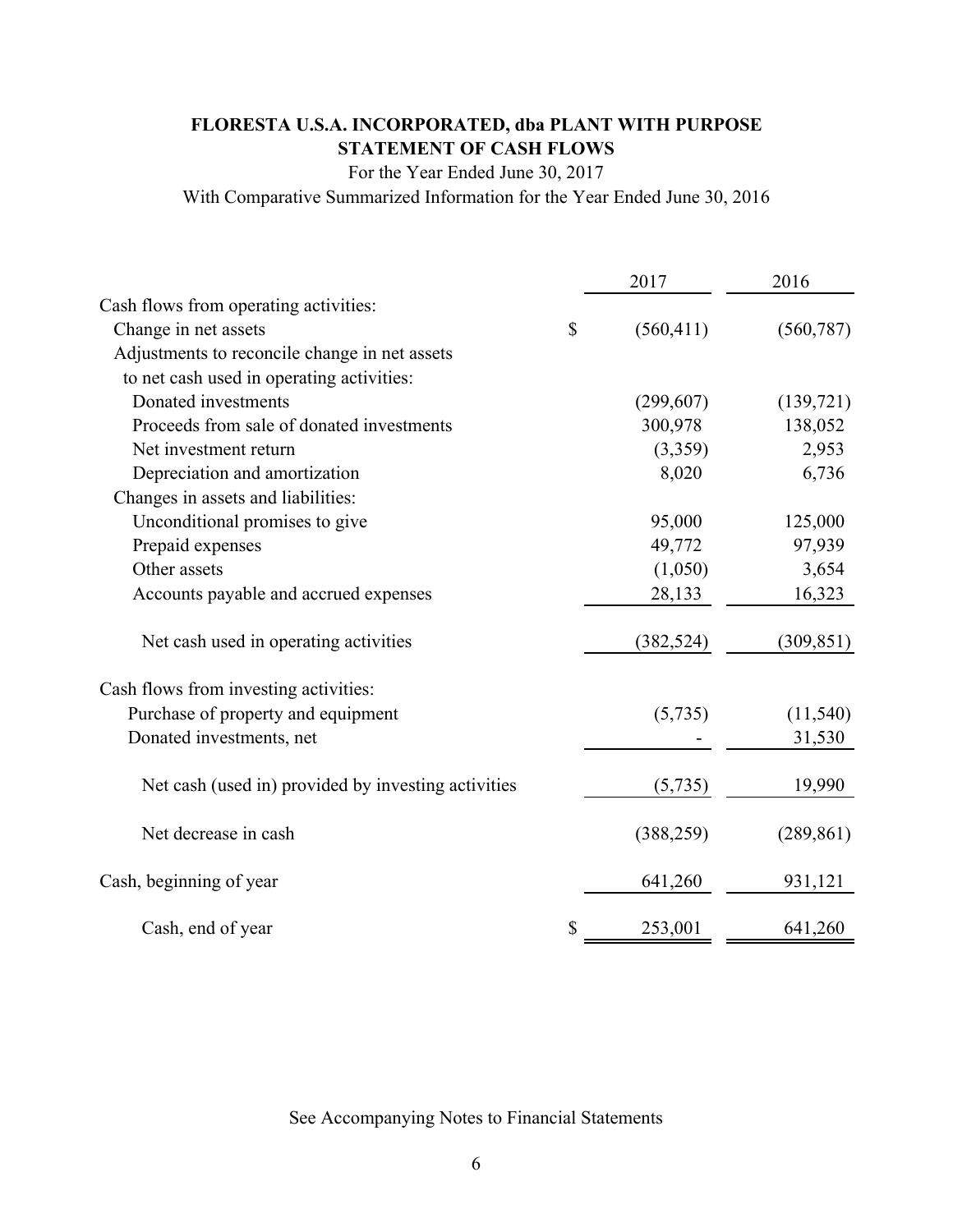## June 30, 2017 With Comparative Summarized Information for June 30, 2016

## **1. Organization**

Floresta U.S.A. Incorporated, dba Plant with Purpose (the Organization) is a non-profit California Corporation, which incorporated on July 1, 1984, and was organized to raise funds for and provide intentionally holistic solutions to meet the economic, environmental, and spiritual needs of poor farmers in developing counties. Working in areas where poverty is caused by deforestation, the Organization restores the environment and empowers the poor. Current work includes projects in Haiti, Dominican Republic, Tanzania, Mexico, Burundi, Congo, Thailand, and Ethiopia.

The Organization is exempt from income tax under Section  $501(c)(3)$  of the U.S. Internal Revenue Code (the Code) and similar California state law, and contributions to it are deductible within the limitations prescribed by the Code. The Organization has been classified as a publicly supported organization which is not a private foundation under Section 509(a) of the Code.

#### **2. Summary of Significant Accounting Policies**

The financial statements of the Organization have been prepared on the accrual basis of accounting whereby revenues are recognized when earned and expenses are recognized when incurred. The significant accounting policies followed are discussed below.

#### *Contributions*

 U.S. generally accepted accounting principles require that the Organization report information about its financial position and activities in three classes of net assets: unrestricted, temporarily restricted, and permanently restricted. Unrestricted contributions are recognized as an increase in unrestricted net assets when received. Contributions restricted by donors may be reported as increases in temporarily or permanently restricted net assets, depending on the nature of the donor-imposed restriction. When restrictions are satisfied, either by the passage of time or by accomplishing the purpose, the temporarily restricted net assets are reclassified to unrestricted net assets and reported in the activity statement as net assets released from restrictions.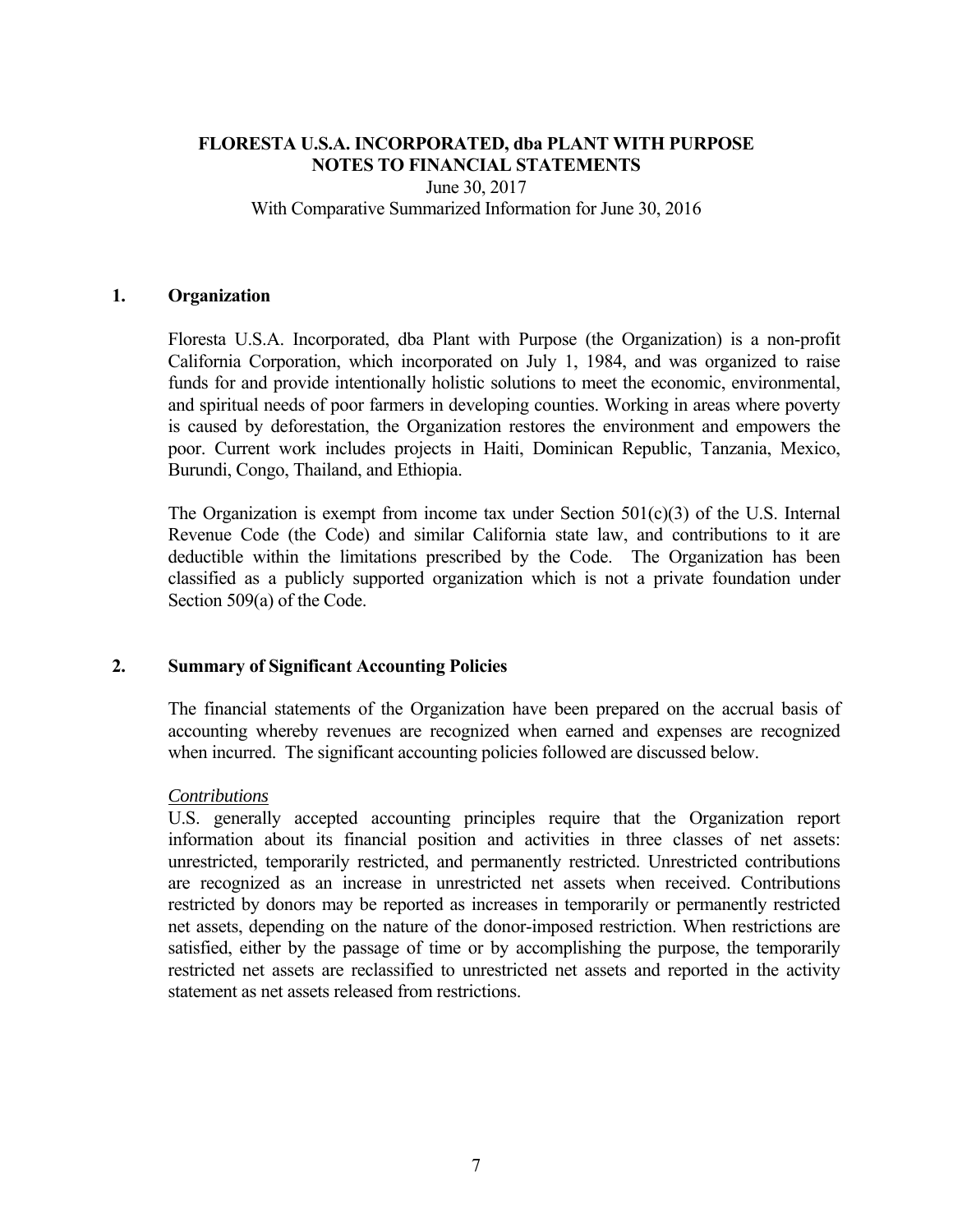June 30, 2017

With Comparative Summarized Information for June 30, 2016

### **2. Summary of Significant Accounting Policies, Continued**

#### *Unconditional Promises to Give*

 Unconditional promises to give, including contributions and foundation grants that are expected to be collected within one year are recorded at their net realizable value. Unconditional promises to give that are expected to be collected in future years are recorded at the present value of estimated future cash flows. Conditional promises to give are not included as support until such time as the conditions are substantially met.

 Unconditional promises to give are reviewed for collectability and reserves for uncollectible amounts are recorded based on established policies.

### *Cash and Cash Equivalents*

For purposes of the statement of cash flows, the Organization considers all financial instruments with original maturities of three months or less to be cash equivalents.

#### *Property and Equipment*

Property and equipment are recorded at cost. Depreciation is computed principally by the straight-line method based on the estimated useful lives of related assets, generally between three and seven years.

#### *Investments*

The Organization accounts for investments pursuant to U.S. generally accepted accounting principles under which investments with readily determinable fair values are reported at their fair values in the statement of financial position. Donated investments are recorded at their fair value on the date of receipt. Net investment return or loss (including realized and unrealized gains and losses on investments, interest and dividends) is included in the statement of activities as a change in net assets.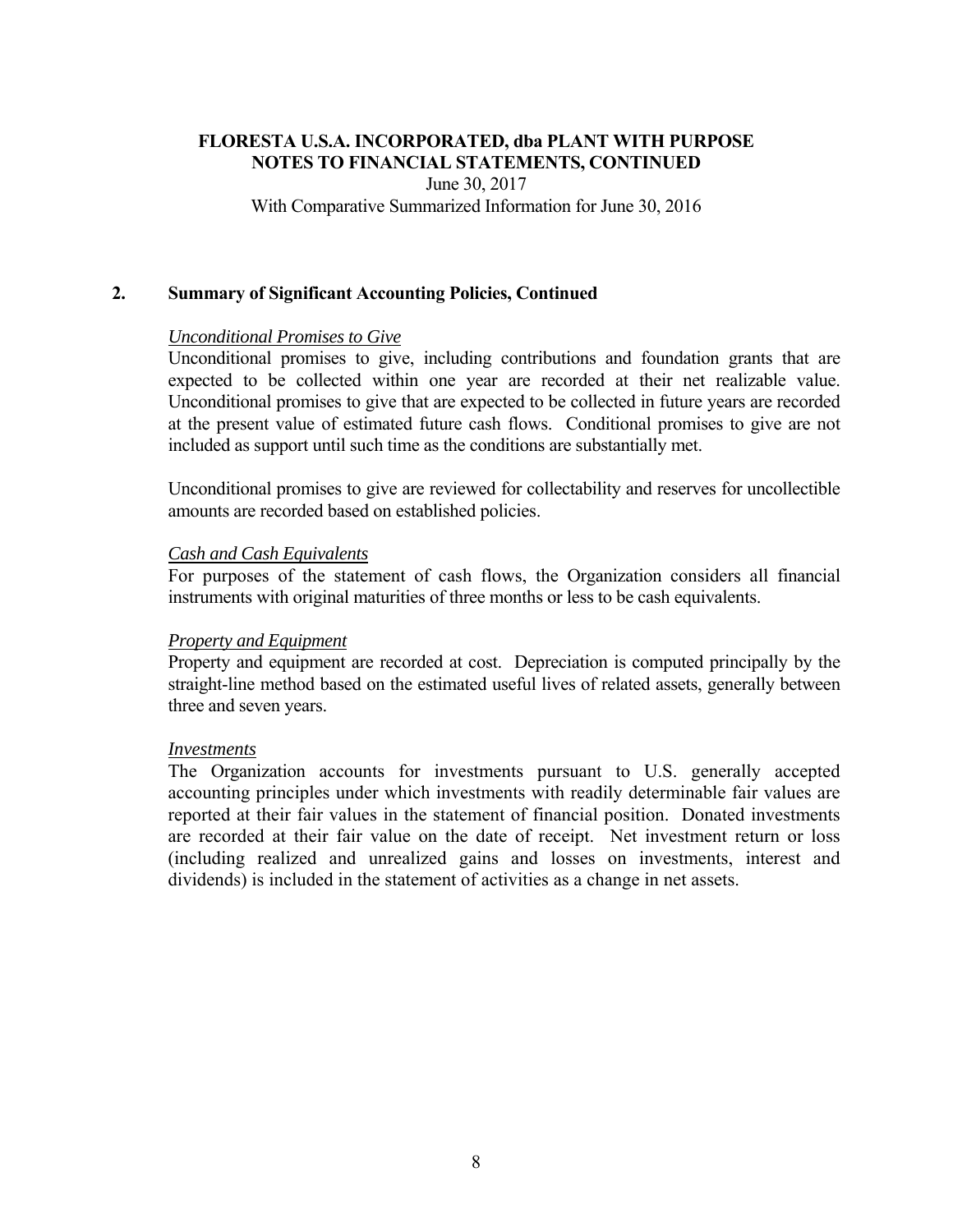June 30, 2017 With Comparative Summarized Information for June 30, 2016

## **2. Summary of Significant Accounting Policies, Continued**

### *Fair Value Measurements*

U.S. generally accepted accounting principles provide guidance on how fair value should be determined when financial statement elements are required to be measured at fair value. Valuation techniques are ranked in three levels depending on the degree of objectivity of the inputs used with each level:

Level 1 inputs – quoted prices in active markets for identical assets Level 2 inputs – quoted prices in active or inactive markets for the same or similar assets Level 3 inputs – estimates using best information available when there is little or no market

The asset or liability's fair value measurement level within the fair value hierarchy is based on the lowest level of any input that is significant to the fair value measurement. Valuation techniques used need to maximize the use of observable inputs and minimize the use of unobservable inputs.

The Organization is required to measure certain financial instruments at fair value in accordance with U.S. generally accepted accounting principles. The technique used to measure the fair value of the unconditional promises to give is described in Note 3. The technique used to measure the fair value of investments is described in Note 5.

## *Donated Services*

A number of unpaid volunteers have made contributions of their time to perform services on behalf of the Organization. Also, certain individuals have provided equipment for the Organization's use at no charge. The value of this contributed time and use of equipment is not reflected in the financial statements since it is not susceptible to objective measurement or valuation.

## *Income Taxes*

The Organization is exempt from federal and state income tax liability, and therefore, no provision is made for current or deferred taxes. The Organization uses the same accounting methods for tax and financial reporting.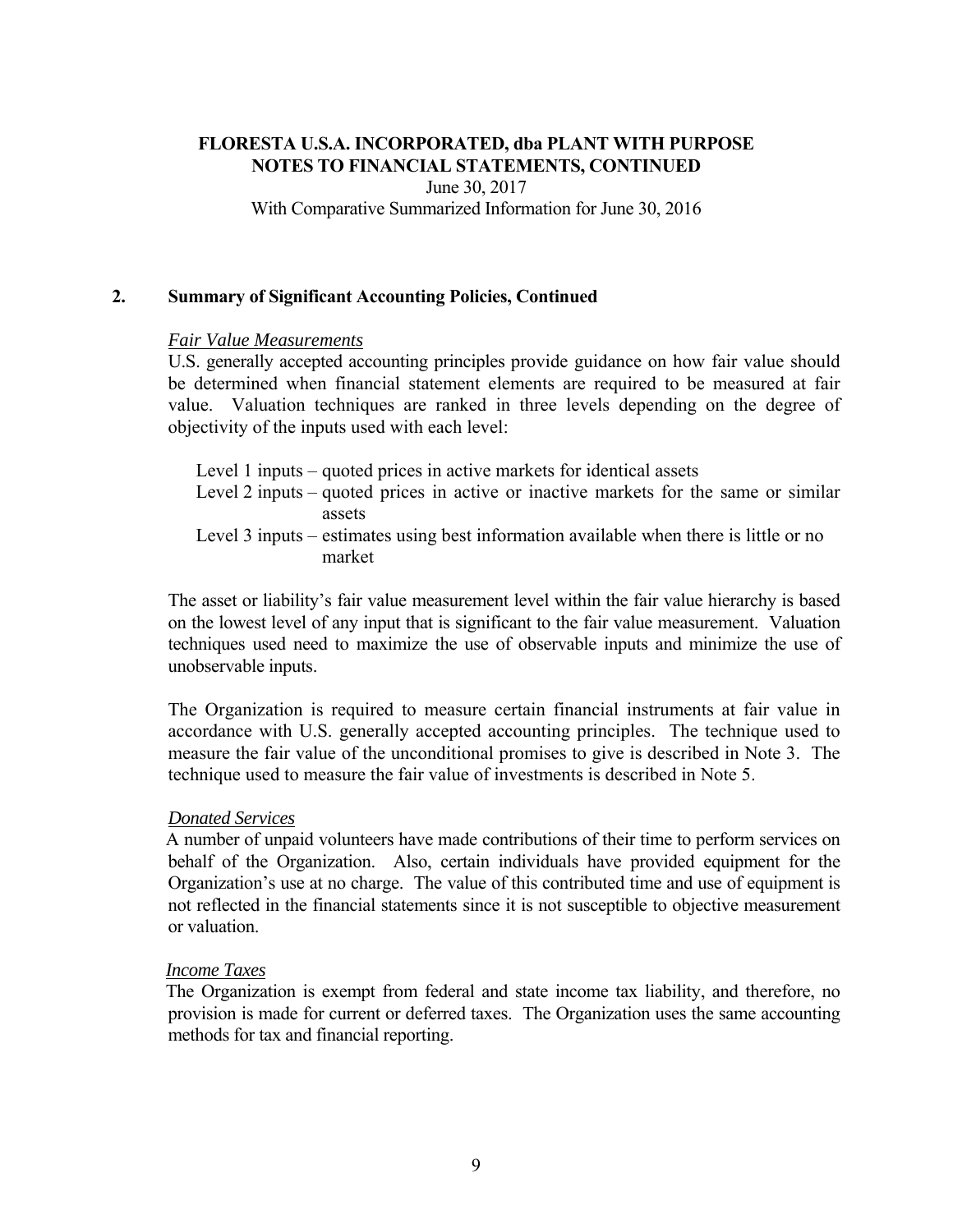June 30, 2017

With Comparative Summarized Information for June 30, 2016

## **2. Summary of Significant Accounting Policies, Continued**

## *Income Taxes, Continued*

U.S. generally accepted accounting principles provide accounting and disclosure guidance about positions taken by an organization in its tax returns that might be uncertain. If it is probable that an uncertain tax position will result in a material liability and the amount of the liability can be estimated, then the estimated liability is accrued. If the Company were to incur any income tax liability in the future, interest on any income tax liability would be reported as interest expense, and penalties on any income tax would be reported as income taxes. Management has considered its tax positions and believes that all of the positions taken by the Organization in its federal and state exempt organization tax returns are more likely than not to be sustained upon examination. The Organization's returns are subject to examination by federal and state taxing authorities, generally for three years and four years, respectively, after they are filed.

## *Comparative Financial Information*

The financial statements include certain prior year summarized comparative information in total but not by net asset class. Such information does not include sufficient detail to be in conformity with U.S. generally accepted accounting principles. Such information should be read in conjunction with the Organization's financial statements for the year ended June 30, 2016, from which the summarized information was derived.

## *Use of Estimates*

The preparation of the financial statements in conformity with U.S. generally accepted accounting principles requires management to make estimates and assumptions that affect the reported amounts of assets and liabilities and disclosure of contingent assets and liabilities at the date of the financial statements and reported amounts of revenue and expenses during the reporting period. Actual results could differ from those estimates. Management periodically evaluates estimates used in the preparation of the financial statements for continued reasonableness. Appropriate adjustments, if any, to the estimates used are made prospectively based upon such periodic evaluation. It is reasonably possible that changes may occur in the near term that would affect management's estimates with respect to the fair value of unconditional promises to give, the fair value of investments, depreciable lives of property and equipment, accrued expenses, and the allocation of functional expenses.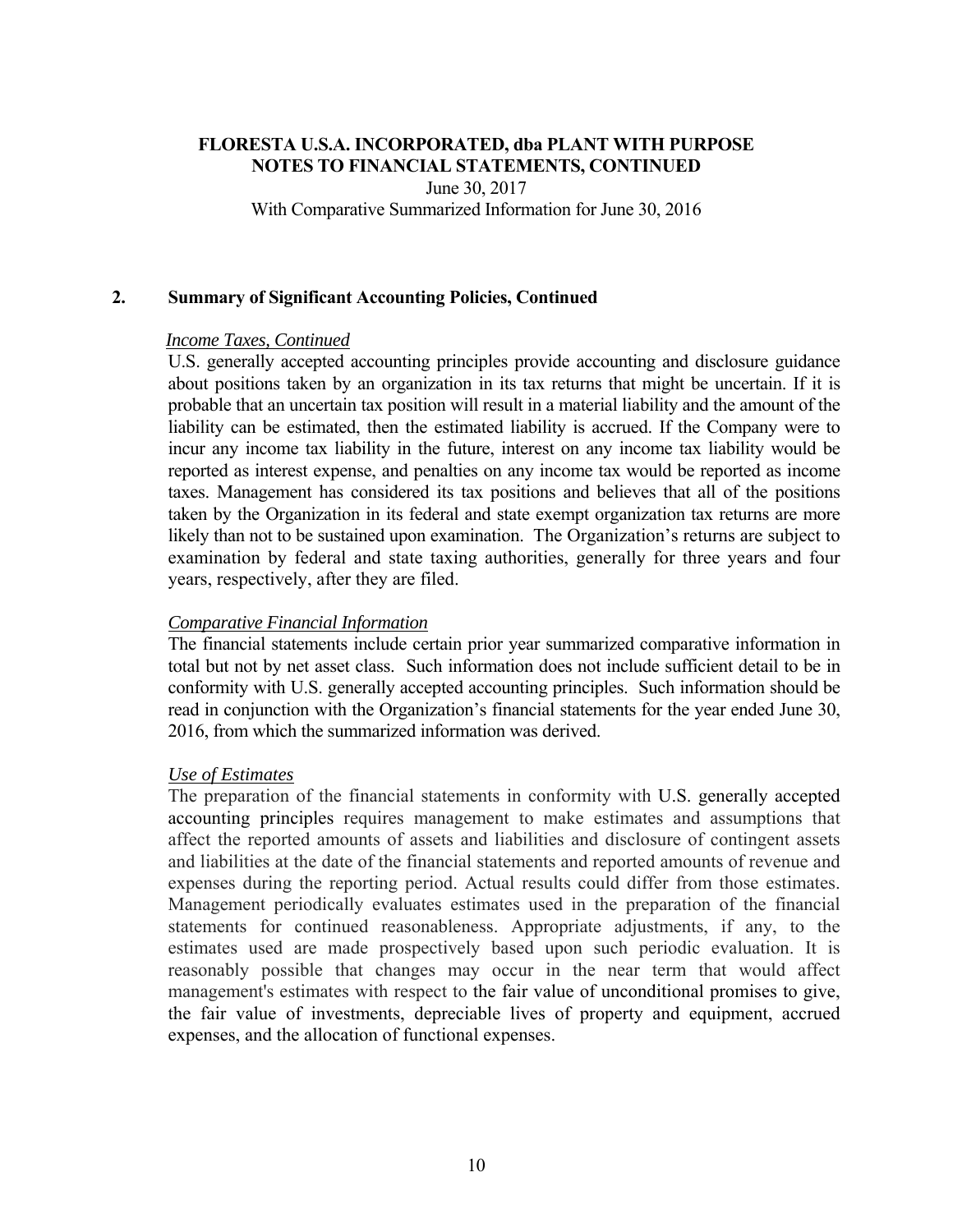June 30, 2017 With Comparative Summarized Information for June 30, 2016

## **2. Summary of Significant Accounting Policies, Continued**

#### *Subsequent Events*

Management has evaluated subsequent events through November 30, 2017, the date on which the financial statements were available to be issued. There have been no material subsequent events which would require recognition in the financial statements or disclosure in the notes to the financial statements, other than those described in Note 6.

### **3. Unconditional Promises to Give**

An unconditional promise to give is a promise to give that depends only on the passage of time or demand by the promise for performance. Unconditional promises to give in one year or more are measured using the present value of future cash flows using riskadjusted discount rates, established in the year the gift was received. The fair value of unconditional promises to give is measured on a nonrecurring basis using an income approach with estimates of future cash flows and based on previous experience (Level 3 inputs).

Unconditional promises to give at June 30, 2017 and 2016, were as follows:

| <b>Unconditional Promises to Give</b>   |        | 2016    |
|-----------------------------------------|--------|---------|
| Less than one year<br>One to five years | 30,000 | 125,000 |
| Total unconditional promises to give    | 30,000 | .25,000 |

Management believes that all unconditional promises to give are fully collectible; therefore, no allowance for doubtful accounts was recorded as of June 30, 2017.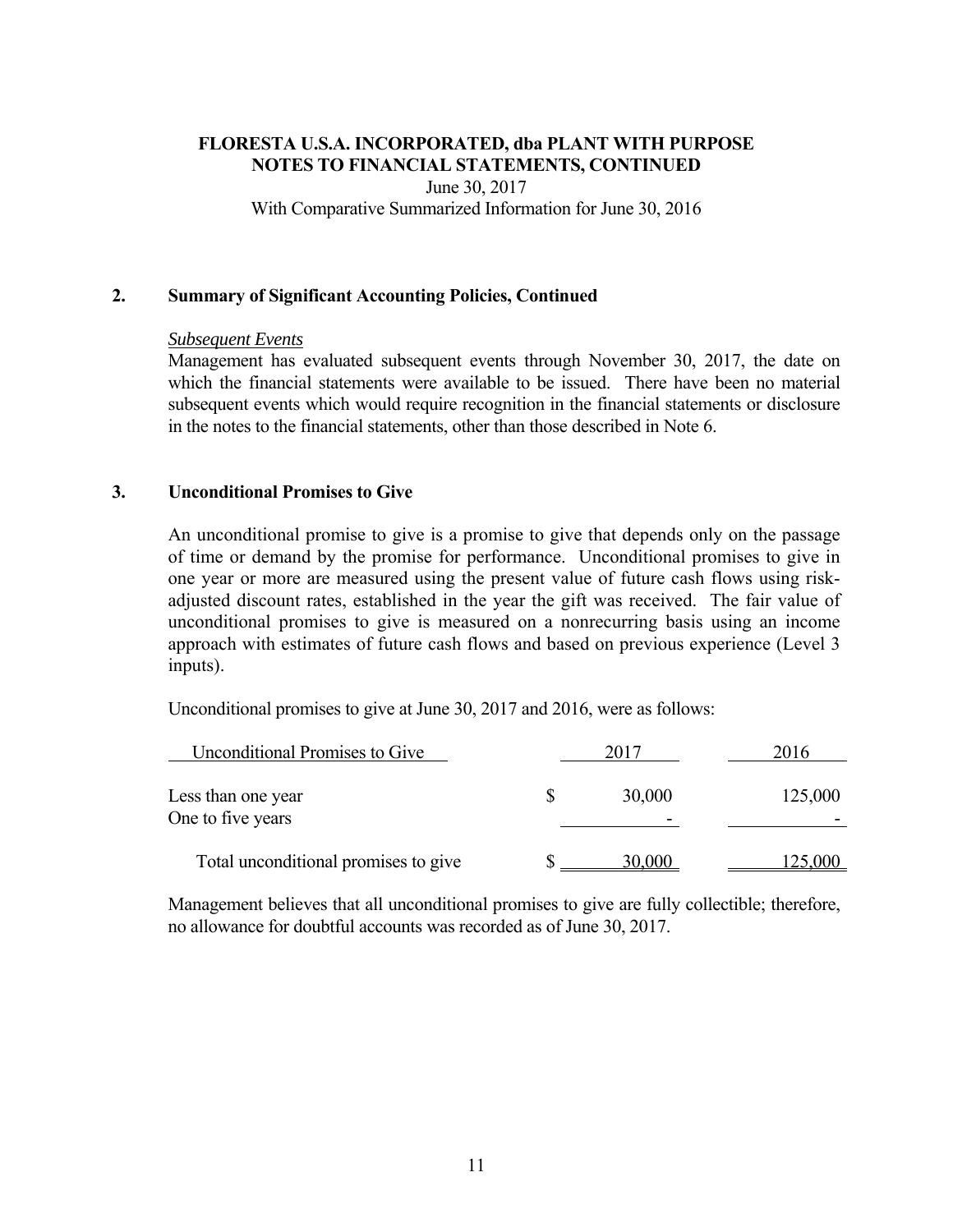June 30, 2017

With Comparative Summarized Information for June 30, 2016

## **4. Property and Equipment**

A summary of property and equipment at June 30, 2017 and 2016, is as follows:

|                                                          |                          | 2016               |
|----------------------------------------------------------|--------------------------|--------------------|
| Furniture and equipment<br>Less accumulated depreciation | \$<br>120,277<br>(99.69) | 114,542<br>91,671, |
|                                                          | 20.586                   |                    |

## **5. Investments, at Fair Value**

Following is a description of the valuation methodologies used for investments measured at fair value. There have been no changes in the methodologies used at June 30, 2017 and 2015.

*Money Market Funds:* Valued on a per unit market value basis as determined by quoted prices in active markets, which reflects the fair value.

*Mutual Funds:* Valued at the quoted market prices, which represent the net asset value of shares held at year end.

*Investment in Los Arbolitos*: A for-profit Dominican Republic corporation, operating as a tree nursery with significant land holdings, jointly owned by the Organization, Floresta D.R., Inc., and private investors. The Organization holds a minority interest in Los Arbolitos that is valued at cost, which approximates fair value.

The preceding methods described may produce a fair value calculation that may not be indicative of net realizable value or reflective of future fair values. Furthermore, although the Organization believes its valuation methods are appropriate and consistent with other market participants, the use of different methodologies or assumptions to determine the fair value of certain financial instruments could result in a different fair value measurement at the reporting date.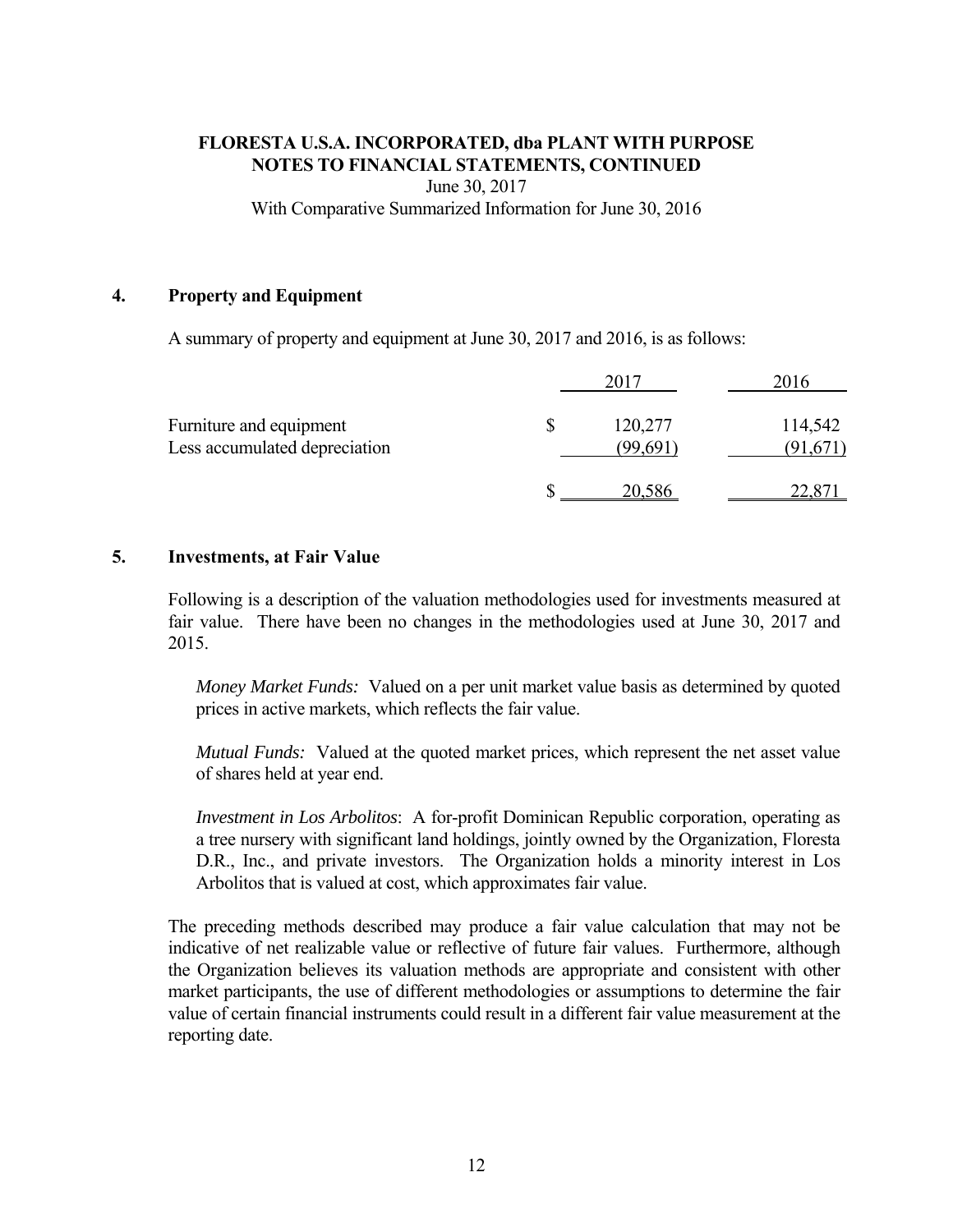June 30, 2017

With Comparative Summarized Information for June 30, 2016

## **5. Investments, at Fair Value, Continued**

The following table sets forth by level, within the fair value hierarchy, the Organization's investments at fair value as of June 30, 2017 and 2016:

|                                 | Level 1      | Level <sub>2</sub> | Level 3 | Total  |
|---------------------------------|--------------|--------------------|---------|--------|
| Money market funds              | \$<br>44,421 |                    |         | 44,421 |
| Mutual funds:                   |              |                    |         |        |
| U.S. equities                   | 7,615        |                    |         | 7,615  |
| <b>Bonds</b>                    | 7,314        |                    |         | 7,314  |
| International equities          | 5,335        |                    |         | 5,335  |
| Emerging markets                | 452          |                    |         | 452    |
| Total mutual funds              | 20,716       |                    |         | 20,716 |
| Investment in Los Arbolitos     |              |                    | 28,307  | 28,307 |
| Total investments at fair value | 65,137       |                    | 28,307  | 93,444 |

#### *Assets at Fair Value as of June 30, 2017*

#### *Assets at Fair Value as of June 30, 2016*

|                                 | Level 1      | Level 2 | Level 3 | Total  |
|---------------------------------|--------------|---------|---------|--------|
| Money market funds              | \$<br>44,406 |         |         | 44,406 |
| Mutual funds:                   |              |         |         |        |
| <b>Bonds</b>                    | 7,029        |         |         | 7,029  |
| U.S. equities                   | 6,892        |         |         | 6,892  |
| International equities          | 4,002        |         |         | 4,002  |
| Emerging markets                | 820          |         |         | 820    |
| Total mutual funds              | 18,743       |         |         | 18,743 |
| Investment in Los Arbolitos     |              |         | 28,307  | 28,307 |
| Total investments at fair value | 63,149       |         | 28,307  | 91,456 |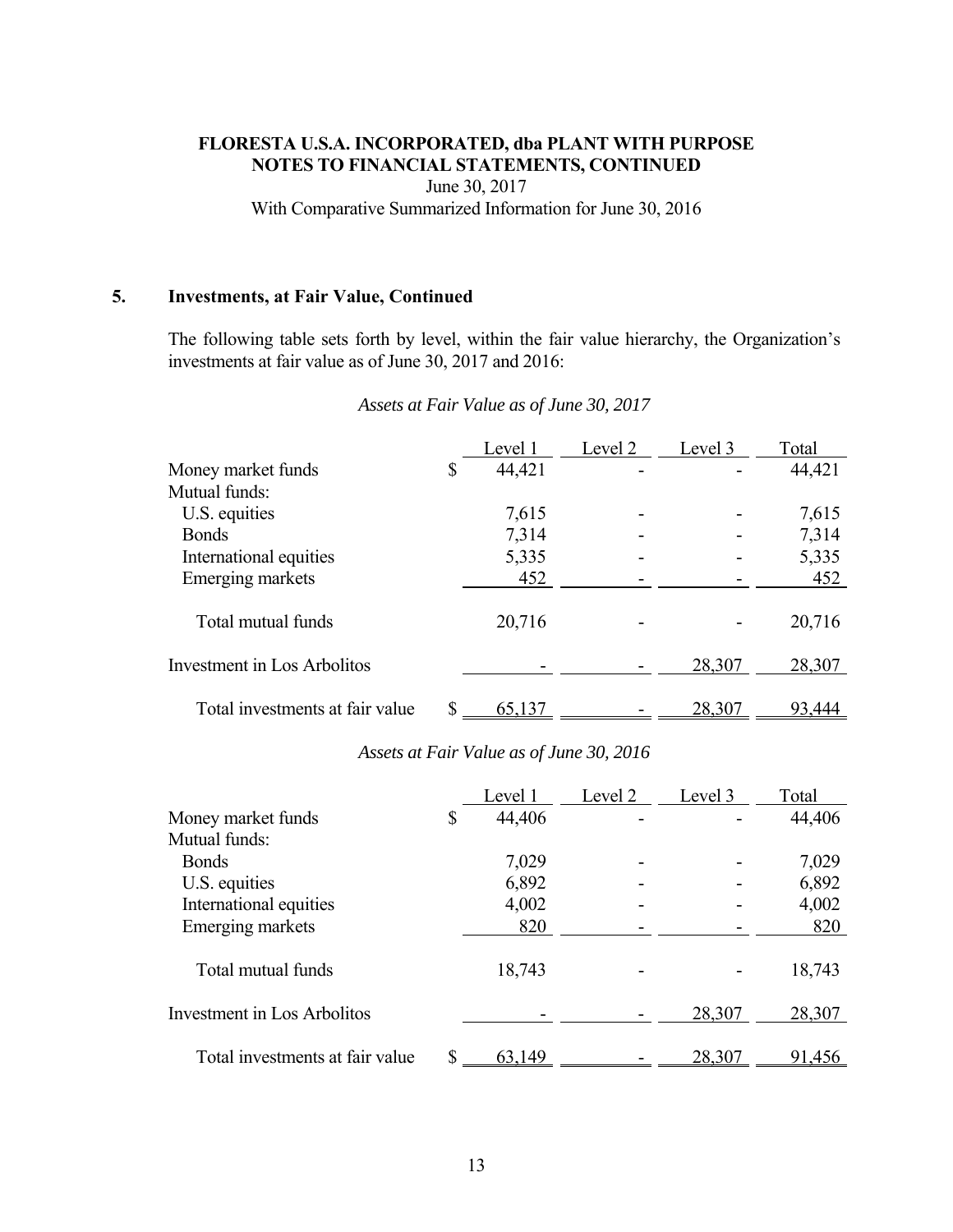June 30, 2017 With Comparative Summarized Information for June 30, 2016

## **5. Investments, at Fair Value, Continued**

Net investment return for the year ended June 30, 2017 and 2016, is as follows:

|                                                                                  | 2017                          | 2016                        |
|----------------------------------------------------------------------------------|-------------------------------|-----------------------------|
| Dividend and interest income<br>Realized and unrealized gains<br>Investment fees | \$<br>498<br>6,726<br>(3,865) | 1,488<br>(2,269)<br>(2,172) |
|                                                                                  |                               |                             |

### **6. Commitments**

#### *Leases*

The Organization leases its main office space and additional office space under an operating lease agreement extending through July 31, 2019. This lease requires monthly rental payments of \$5,993 through February 28, 2017, with annual increases thereafter. Rent expense, excluding other costs of occupancy, under this lease was \$72,638 and \$58,710 for the years ended June 30, 2017 and 2016, respectively.

Approximate future minimum annual rental payments under the agreement are as follows:

| 2018<br>2019<br>2020 | \$<br>74,800<br>77,100<br>6,500 |
|----------------------|---------------------------------|
| Total                | 158,400                         |

## *Future Program Grant Commitments*

The Organization makes commitments to certain charitable organizations for future program grants, which are contingent future installments of a current grant. The grants are contingent upon the continued fulfillment of the original conditions in the grant request. As of June 30, 2017, there were no such commitments for future program grants. Subsequent to June 30, 2017, the Organization made additional such commitments for future program grants totaling approximately \$2,249,000.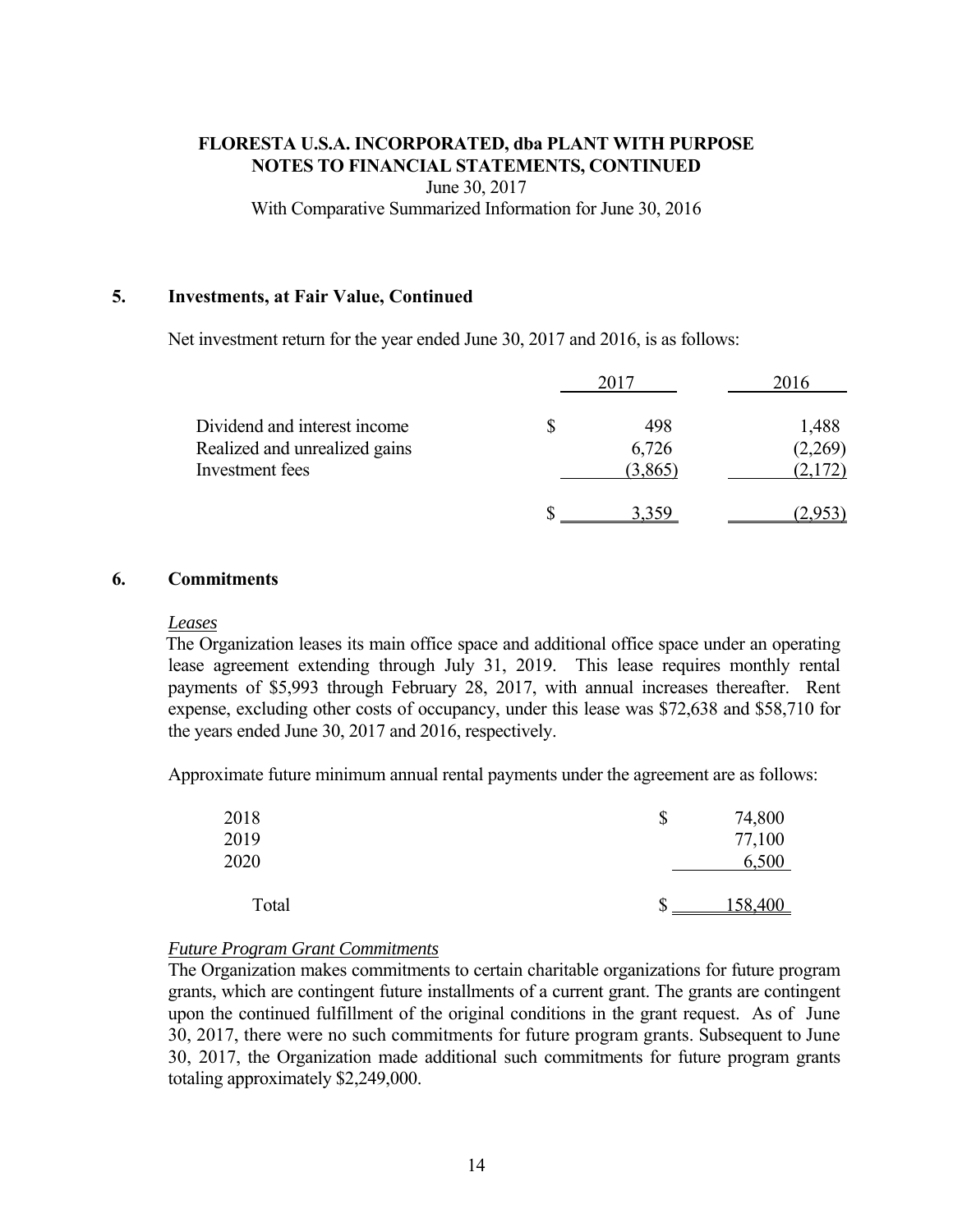June 30, 2017

With Comparative Summarized Information for June 30, 2016

### **7. Retirement Plan**

Effective September 12, 2012, the Organization adopted a  $401(k)$  plan covering all employees who have completed six consecutive months of employment. The Organization matches the employee's contribution up to 8%. Organization contributions to the 401(k) Plan were \$59,202 and \$50,203 for the years ended June 30, 2017 and 2016, respectively.

### **8. Concentration of Risk**

### *Donor Concentration*

The Organization's revenue activity is derived from individual, corporate and foundation contributions. During the fiscal years ended June 30, 2017 and 2016, contributions received by the Organization from the ten largest donors represented 41% and 48% of total revenues, respectively, representing a concentration of risk.

#### *Credit Risk*

 At June 30, 2017, the Organization had approximately \$253,000 of cash deposits within financial institutions, a portion of which may be in excess of the federally insured limit. The Organization has not experienced any such losses and management believes it is not exposed to any significant credit risk on these cash deposits.

#### *Investment Risk*

The Organization invests in various investment securities. Investment securities are exposed to various risks such as interest rate, market, and credit risks. Due to the level of risk associated with certain investment securities, it is at least reasonably possible that changes in the values of investment securities will occur in the near term and that such changes could materially affect the Organization's account balances and the amounts reported in the statement of financial position.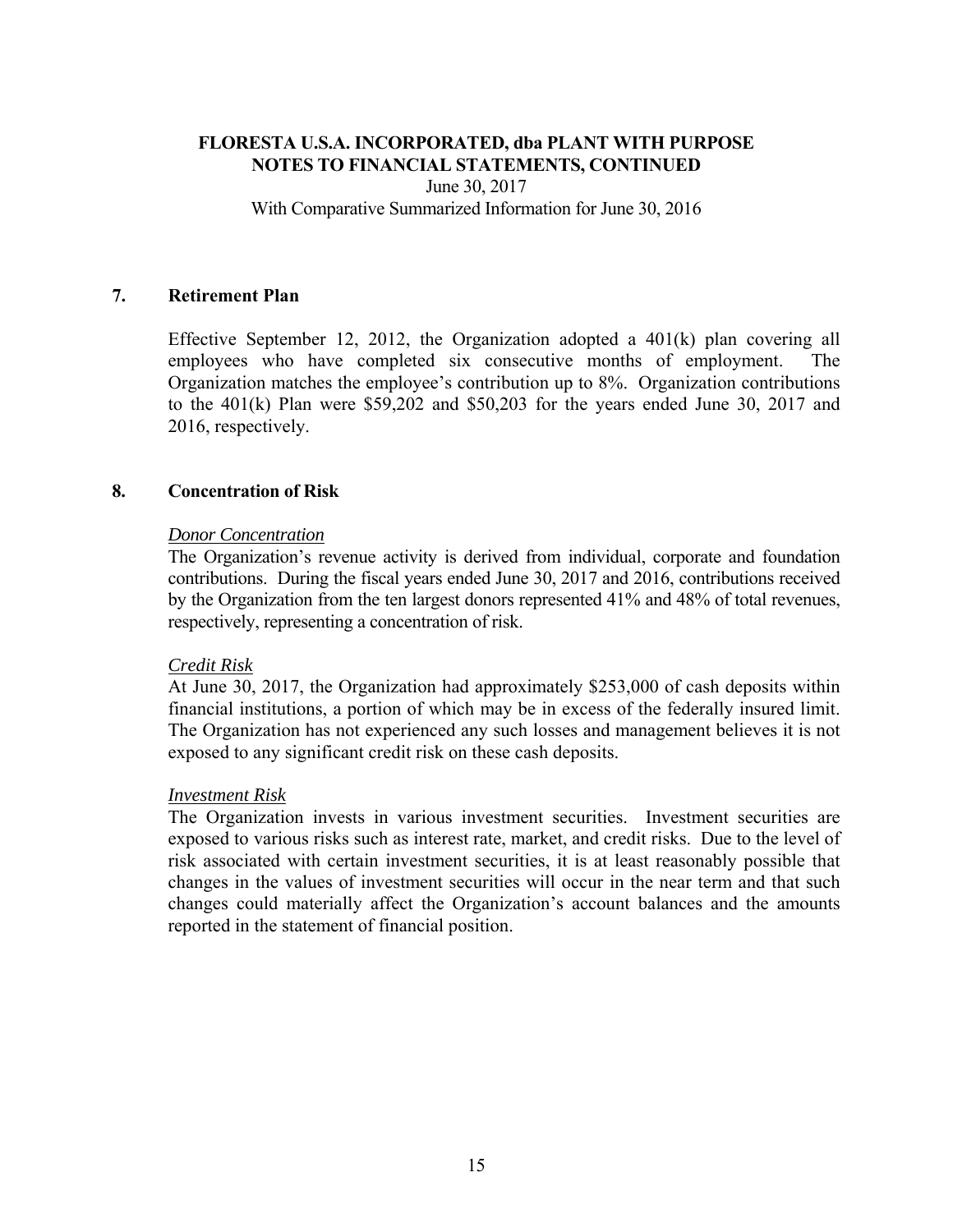June 30, 2017

With Comparative Summarized Information for June 30, 2016

### **9. Temporarily Restricted Net Assets**

#### *Restricted Net Assets*

Temporarily restricted net assets are donor-restricted for use as follows at June 30:

|                                   | 2017          | 2016    |
|-----------------------------------|---------------|---------|
| Expansion campaign                | \$<br>185,681 | 897,974 |
| Chicago hub                       | 180,273       |         |
| Ethiopia                          | 98,752        | 77,810  |
| Tanzania                          | 30,000        | 50,000  |
| Haiti                             | 25,945        |         |
| Mexico                            |               | 80,300  |
| Dominican Republic                |               | 51,863  |
| Other countries                   |               | 10,000  |
| Unappropriated endowment earnings | 8,587         | 6,599   |
|                                   | \$<br>529,238 | 174,546 |

#### *Net Assets Released from Restrictions*

Net assets were released from donor restrictions during the years ended June 30, 2017 and 2016, by incurring expenses satisfying the restricted purposes or by occurrence of other events specified by donors as follows:

|                    | 2017            | 2016      |
|--------------------|-----------------|-----------|
| Expansion campaign | \$<br>1,018,483 | 1,029,698 |
| Haiti              | 387,164         | 372,558   |
| Dominican Republic | 314,899         | 306,773   |
| Mexico             | 295,572         | 242,680   |
| Tanzania           | 250,984         | 200,366   |
| <b>Burundi</b>     | 163,305         | 171,121   |
| Congo              | 163,186         | 100,010   |
| Chicago hub        | 82,894          |           |
| Thailand           | 82,258          | 94,134    |
| Other countries    | 10,000          |           |
| Ethiopia           | 4,456           | 740       |
|                    | \$<br>2,773,201 | 2,518,080 |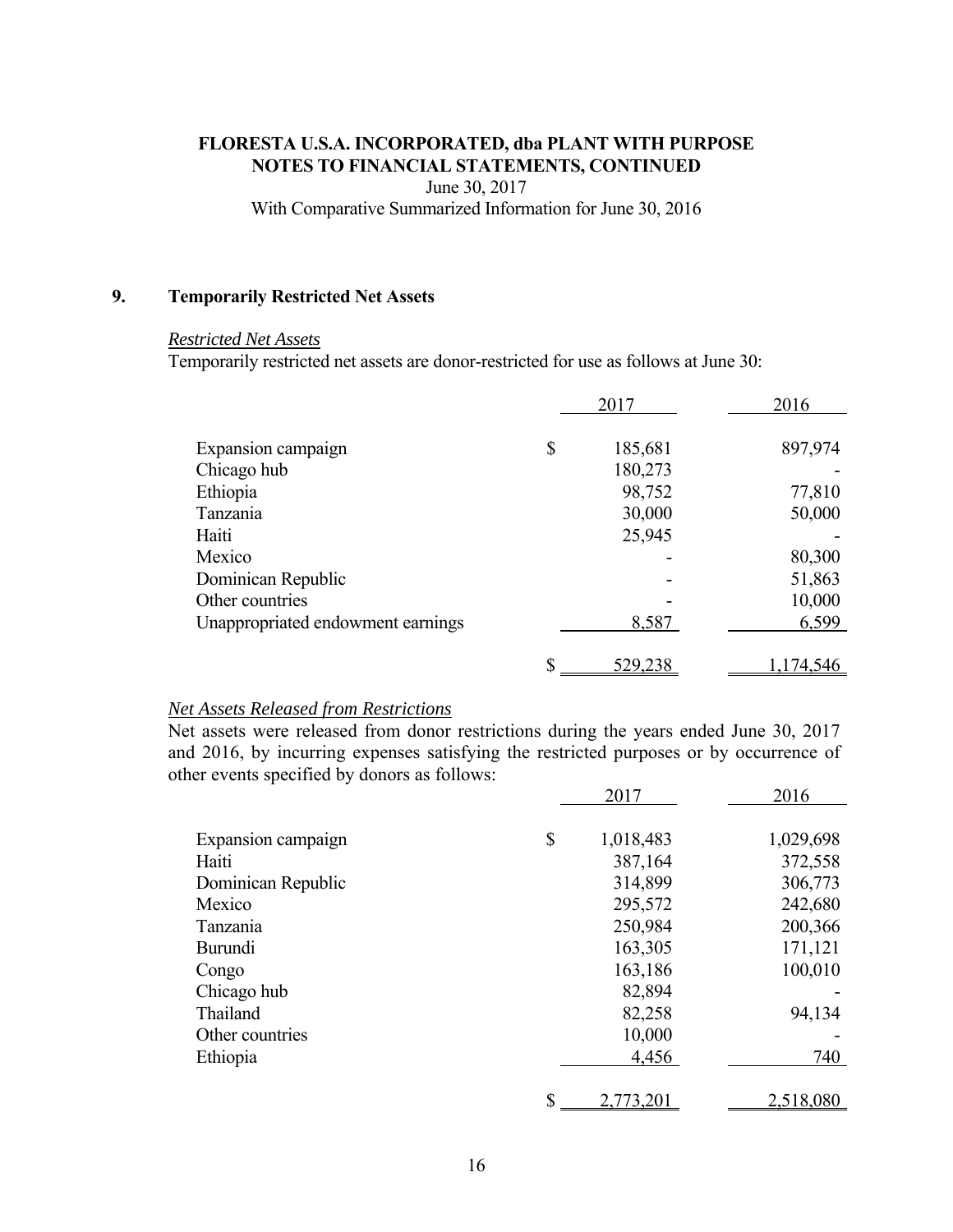June 30, 2017 With Comparative Summarized Information for June 30, 2016

## **10. Permanently Restricted Net Assets**

In accordance with California state law (UPMIFA), the Organization has classified as permanently restricted the fair value of donations restricted by donors to be held as endowment in perpetuity. The Organization has interpreted the state law as requiring preservation of the fair value of the original endowment gift, as of the gift date, unless there are explicit donor stipulations to the contrary. As a result of this interpretation, the Organization classifies as permanently restricted the original value of gifts made to the permanent endowment.

Any unappropriated earnings of the permanently restricted endowment fund are classified as temporarily restricted net assets until those amounts are appropriated for expenditure by the Organization. Under the terms of the gifts, funds received are to be held in perpetuity and income earned from the donated funds is to be appropriated for expenditure in accordance with the Organization's Endowment Spending Policy.

From time to time, the fair value of endowment assets may, due to unfavorable market fluctuations, fall below the level that donors require to be retained as a fund of perpetual duration. In accordance with U.S. generally accepted accounting principles, declines of this nature are reported as losses in unrestricted net assets. As values recover, the increases are reported as unrestricted gains. At June 30, 2017 and 2016, the Organization had no such declines in values.

The Organization has adopted investment and spending policies for endowment assets to provide a predictable stream of revenues for operating activities and to preserve the purchasing power of the endowment assets. Under these policies, endowment assets are invested to produce a steady and secure rate of return that is expected to meet or exceed the rate of inflation as measured by the Consumer Price Index. Actual results during any period may vary from these expectations. The Organization relies on a total return strategy which allows the earnings objective to be achieved through both capital appreciation and current yield. The Organization's spending policy was established considering the long-term expected return on assets and the long-term growth of the assets.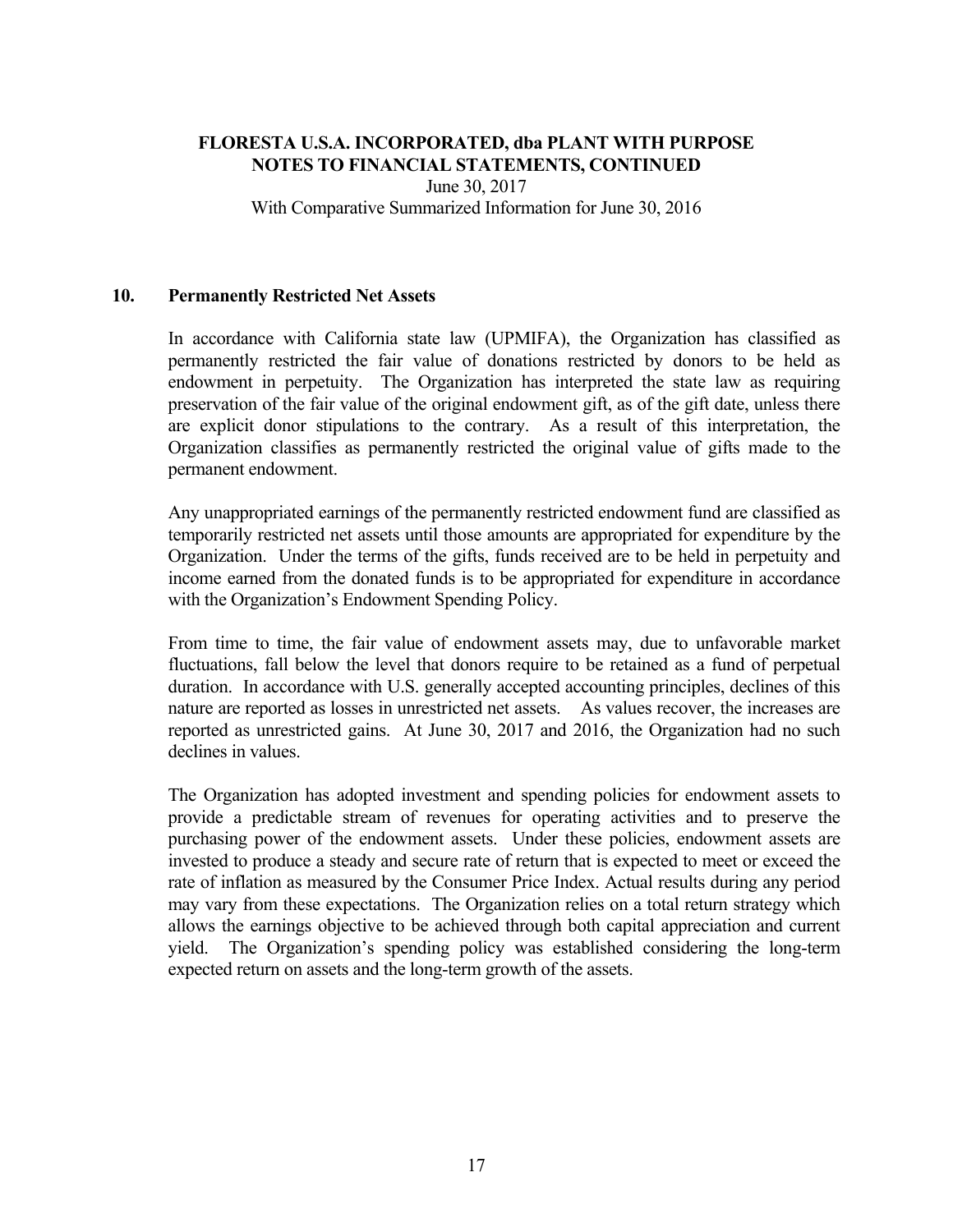June 30, 2017

With Comparative Summarized Information for June 30, 2016

## **10. Permanently Restricted Net Assets, Continued**

Endowments consist of the following assets as of June 30:

|                                                               |  |                  | .016             |
|---------------------------------------------------------------|--|------------------|------------------|
| Equities, bonds, mutual funds and other<br>Money market funds |  | 20,716<br>44,421 | 18,743<br>44,406 |
|                                                               |  |                  | 63 149           |

Changes in endowment net assets for the years ended June 30, 2017 and 2016 are as follows: *June 30, 2017* 

|                            |              | Temporarily | Permanently |        |
|----------------------------|--------------|-------------|-------------|--------|
|                            | Unrestricted | Restricted  | Restricted  | Total  |
| Endowment net assets,      |              |             |             |        |
| beginning of year          |              | 6,599       | 56,550      | 63,149 |
| Contributions              |              |             |             |        |
| Investment gain            |              | 1,988       |             | 1,988  |
| Appropriation of endowment |              |             |             |        |
| assets for expenditure     |              |             |             |        |
|                            |              |             |             |        |
| Endowment net assets,      |              |             |             |        |
| end of year                |              | 8,587       | 56,550      | 65,137 |